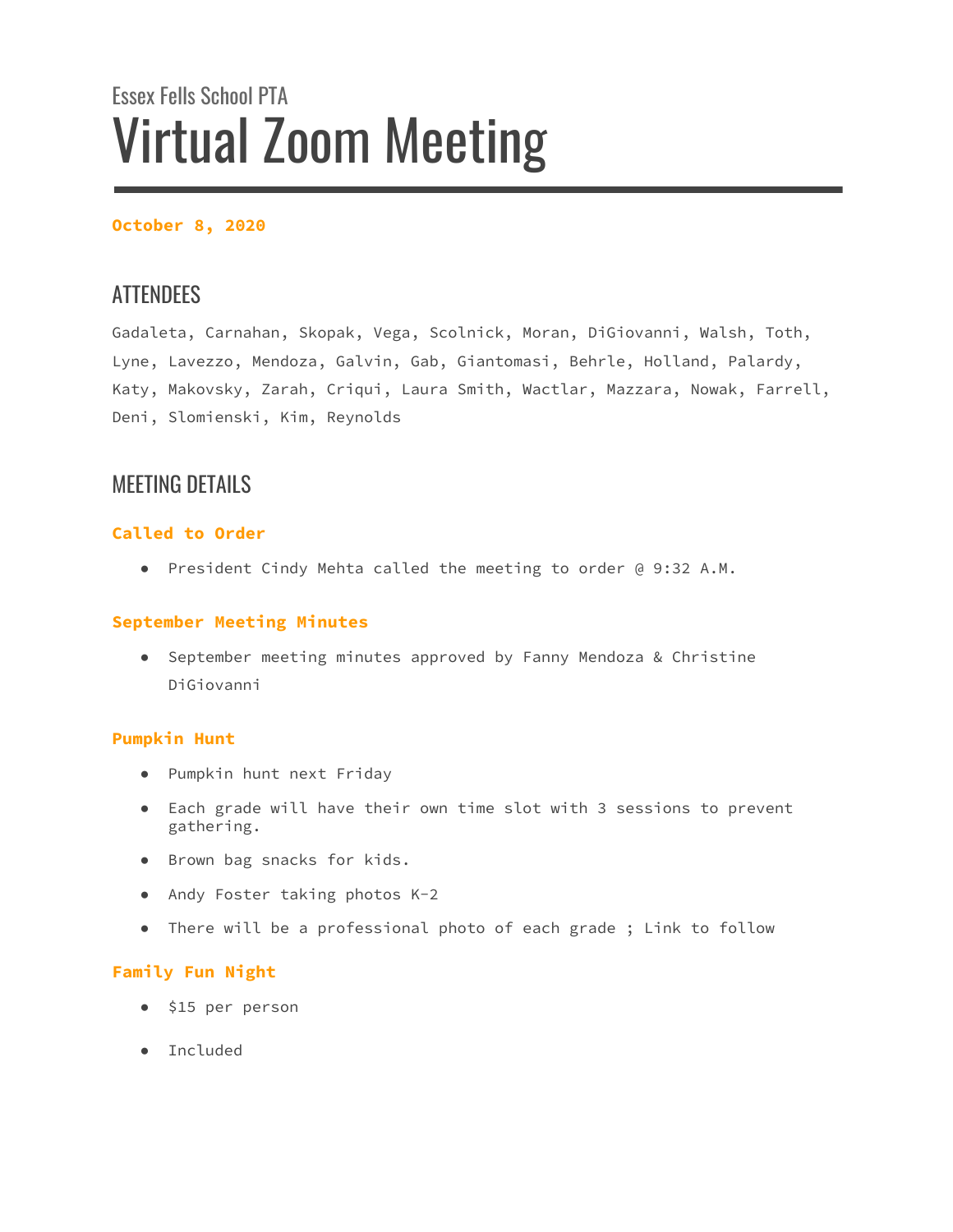- Cider, donut, pumpkin, hay ride, animal feeding station, corn maze, big bale mountain, rock n' roll big pipe, rope maze and pumpkin launch
- Under 2 is free
- 20% discount on large pumpkins
- Each child must have guardians. No dropping off.
- 5:30 time slot, Katrina Albu face painting. Thank you for volunteering your time.
- Bring cash for an assortment of bottled water and snacks
- 1st time slot sold out. 2nd time slot spots remain.

## **Class Moms**

● Reach out to teachers and see if any supplied are needed. Typically they have post-its on back-to-school night for small classroom items such as tissues or wipes. Perhaps can set up a sign-up genius for small items for parent donation.

#### **Thank You**

- We have received an amazing response from our donation button, thank you so much.
- Thank you to mom volunteers for helping and organizing the mum sale.
- Thank you Julie Palardy for organizing the Envole fundraiser, even though it did not work out.

#### **Foundation News**

- Mr. Trogani & Mrs. Buonomo virtual variety show "The Show Must Go On" permission / consent forms due.
- Working on ideas for Enrichments, all virtual. Email to come.

#### **Mrs. Gadaleta's Report**

● 12:45 dismissal on October 30, 2020 for Halloween. No parade. There will be games in school and goodies sent home.